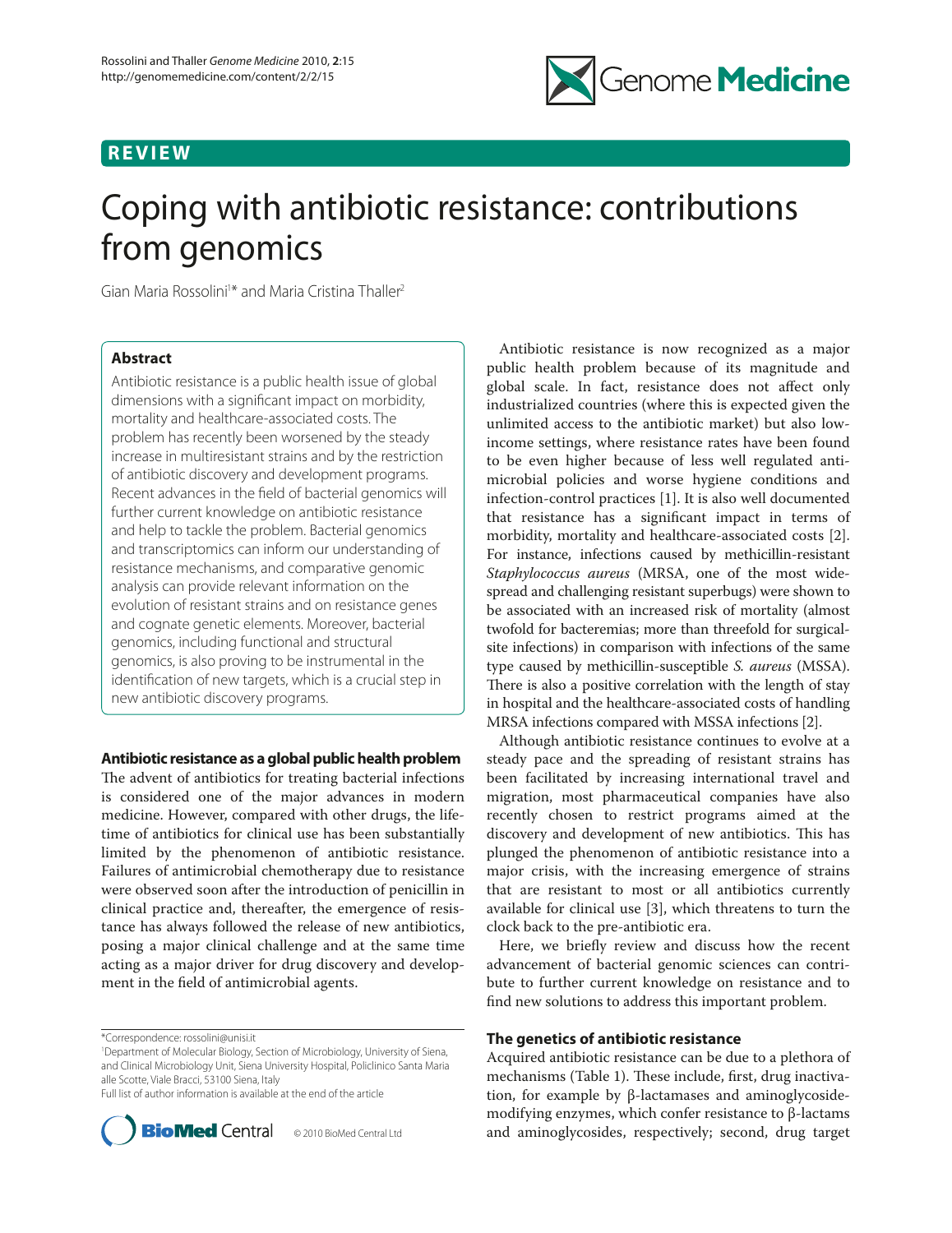| Resistance mechanism      | <b>Molecular basis</b>                                               | <b>Antibiotics affected</b>                                             | <b>Relevant clinical pathogens</b>                    |
|---------------------------|----------------------------------------------------------------------|-------------------------------------------------------------------------|-------------------------------------------------------|
| Drug inactivation         | <b>B-Lactamases</b>                                                  | β-Lactams (variable spectrum,<br>depending on the enzyme type)          | Many Gram-positive and Gram-negative<br>pathogens     |
|                           | Aminoglycoside-modifying<br>enzymes                                  | Aminoglycosides (variable<br>spectrum, depending on the<br>enzyme type) | Many Gram-positive and Gram-negative<br>pathogens     |
| Target modification       | Mutated DNA topoisomerases                                           | Quinolones and fluoroquinolones                                         | Many Gram-positive and Gram-negative<br>pathogens     |
|                           | Mutated RNA polymerase                                               | Rifampin                                                                | Staphylococcus aureus,<br>Mycobacterium tuberculosis  |
|                           | Altered peptidoglycan<br>(presence of p-Ala-p-Lac<br>depsipeptide)   | Glycopeptides                                                           | Enterococci                                           |
| Target protection         | 23S ribosomal RNA methylation<br>by Erm methylases                   | Macrolides                                                              | Streptococci, Staphylococci, anaerobes                |
|                           | 16S ribosomal RNA methylation<br>by Arm/Rmt-like methylases          | Aminoglycosides                                                         | Enterobacteriaceae                                    |
|                           | Ribosomal protection by Tet proteins                                 | Tetracyclines                                                           | Many Gram-positive pathogens                          |
|                           | Topoisomerase protection by<br>Qnr proteins                          | Quinolones and fluoroquinolones                                         | Enterobacteriaceae                                    |
| Bypass of target function | Production of PBP2a, which takes over<br>the functions of other PBPs | Most β-lactams                                                          | Methicillin-resistant Staphylococcus aureus<br>(MRSA) |
| Impermeability            | Loss of OprD porin                                                   | Carbapenems                                                             | Pseudomonas aeruginosa                                |
| Drug efflux               | Tet MFS-type pumps                                                   | Tetracyclines                                                           | Enterobacteriaceae, Staphylococci                     |
|                           | Upregulation of MexAB RND-type<br>pump                               | Fluoroguinolones and most<br>anti-pseudomonal B-lactams                 | Pseudomonas aeruginosa                                |
|                           | Upregulation of MexXY RND type pump                                  | Fluoroquinolones, aminoglycosides,<br>cefepime and meropenem            | Pseudomonas aeruginosa                                |

**Table 1. Examples of clinically relevant resistance mechanisms in major bacterial pathogens**

PBP: penicillin-binding-protein.

modification by mutation, such as DNA topoisomerase or RNA polymerase modifications, conferring resistance to quinolones and rifampicin, respectively; third, drug target protection, for example ribosomal methylation conferring resistance to aminoglycosides or macrolides, or topoisomerase protection by Qnr proteins conferring resistance to quinolones; fourth, drug target bypass, for example peptidoglycan synthesis by a novel penicillinbinding-protein, PBP2a, conferring resistance to β-lactams; fifth, impermeability, for example by loss of outer membrane porin channels, conferring resistance to carbapenems; and finally drug efflux, for example by Tet major facilitator superfamily (MFS)-type pumps, conferring resistance to tetracyclines, or by tripartite resistancenodulation-cell division superfamily (RND)-type pumps, conferring a multidrug resistance phenotype. This diversity of resistance mechanisms reflects the broad repertoire of available agents, the multiplicity of their mechanisms of action, the biological diversity of bacteria, and the plasticity of their genomes. From a genetic standpoint, resistance mechanisms can arise either by mutation or by the acquisition and expression of heterologous genes encoding the resistance determinant through horizontal gene transfer mechanisms such as conjugation, transformation or phage transduction.

Once acquired, the resistance determinants confer a selective advantage to the host when it is exposed to antibiotics, which can result in an expansion of the resistant clone relative to susceptible ones; this expansion can assume epidemic or even pandemic dimensions. Typical examples of resistant clones of Gram-positive pathogens that underwent an international dissemination, with remarkable clinical and epidemiological impact, include the MRSA strains belonging to clonal complexes (CCs) 5 and 8 [4], the glycopeptide-resistant *Enterococcus faecium* strains of CC17 [5] and the several penicillinnonsusceptible pneumococcal clones spreading worldwide [6]. Similar examples of resistant clones of Gram-negative pathogens with high spreading potential include the *Escherichia coli* clone O25:H4-ST-131, which produces the CTX-M-15 extended-spectrum β-lactamase (ESBL) [7], the *Klebsiella pneumoniae* clone (KPC) ST-258, which produces acquired KPC-type carbapenemases [8], and the *Acinetobacter baumannii* derivatives of major European clone II, which produces oxacillin (OXA)-type carbapenemases [9].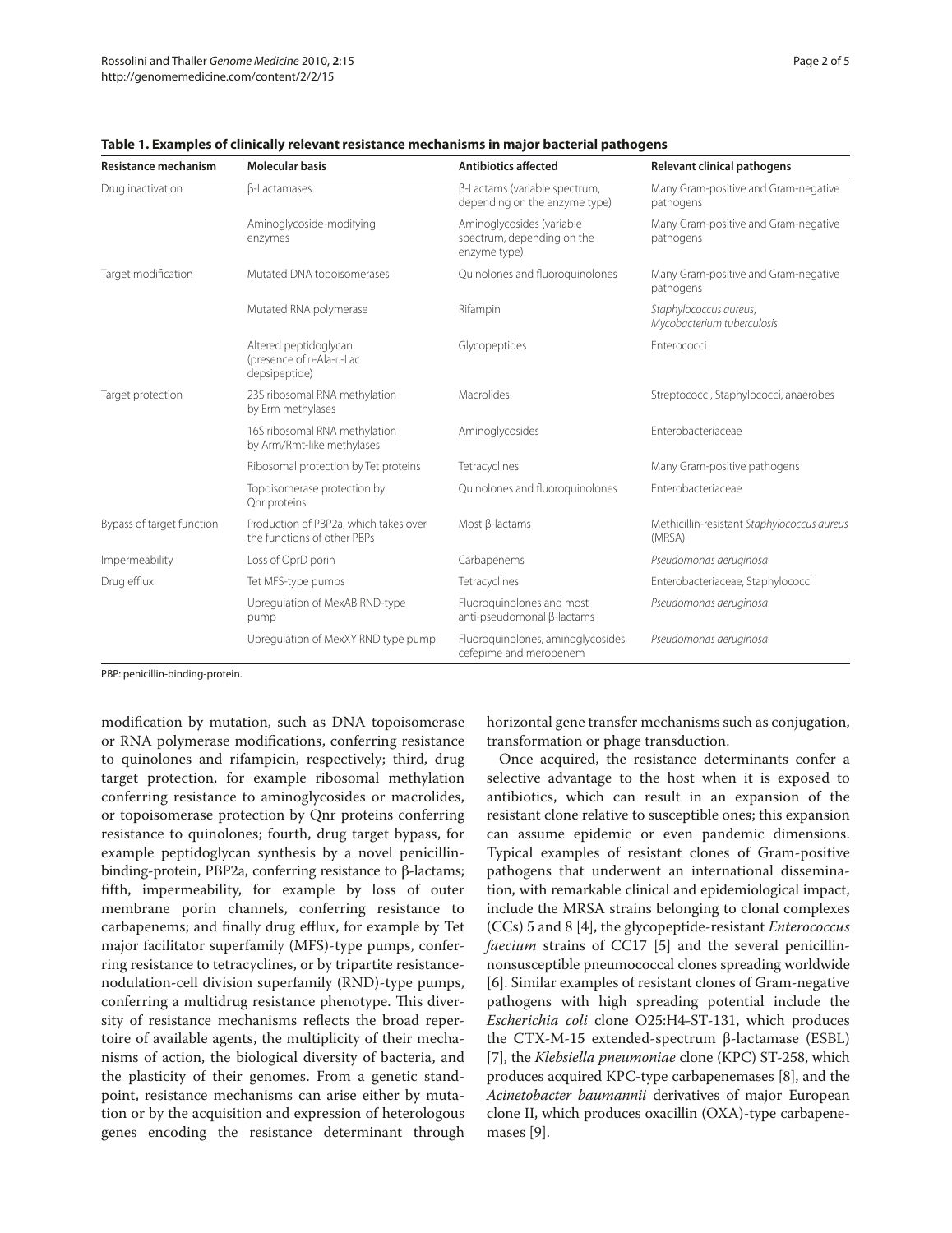Mobile genetic units, such as conjugative plasmids or transposons and lysogenic bacteriophages, can also be very successful in transferring across different strains, leading to a multi-clonal emergence of resistant strains. A typical example is represented by several conjugative plasmids encoding CTX-M-type ESBLs that were responsible for rapid and efficient dissemination of these resistance determinants, conferring resistance to the expandedspectrum cephalosporins, among *E. coli* [10]. Other examples of mobile genetic elements that contributed significantly to horizontal dissemination of resistance genes are the large conjugative transposons and phage-like elements carrying macrolide resistance determinants of the *erm* and *mef* type, responsible for the dissemination of these resistance determinants among different clones of pneumococci and group A streptococci [11].

# **The role of genomics in surveillance and control of resistance**

Tracing the epidemiology of resistant strains and resistance genes is of paramount importance for surveillance and control of antibiotic resistance, which can no longer rely on the simple phenotypic characterization of bacterial isolates. Molecular epidemiology is the discipline that studies the epidemiology of resistant strains and resistance genes by characterizing them at the molecular level, and it has provided major breakthroughs in the understanding of this phenomenon, with practical implications for resistance control strategies. The information provided by molecular analysis has a variable degree of resolution depending on the analytical tools, with genetic ones being the most versatile and of highest resolution. From this perspective, full genomic analysis of major resistant clones can be very informative for understanding their lifestyle and evolution and would be the golden standard for their comparison, as it was clearly shown with MRSA [12].

Genomic knowledge can also be instrumental to the development of sets of molecular probes for easy and specific identification of resistant clones of high spreading propensity and clinical impact, such as those described above, which is crucial in infection control practices. These probes can be used by reference laboratories or even by the largest diagnostic laboratories, in multiplexed amplification or DNA microarray technologies, for identification of such 'high risk' resistant clones involved in hospital or community outbreaks.

The importance of identifying high risk resistant clones and understanding their evolution explains the considerable effort that has recently been undertaken to sequence the genomes of multiresistant strains of bacterial pathogens [13], such as MRSA (eight projects), *Acinetobacter baumannii* (five projects), *Mycobacterium tuberculosis* (three projects) and *Pseudomonas aeruginosa* (two projects), and also to sequence plasmids involved in the dissemination of important resistance determinants, such as ESBLs, AmpC-type β-lactamases or (quinolone resistance) Qnr proteins [14].

# **Genomics can inform our understanding of resistance mechanisms**

Understanding resistance mechanisms to novel drugs is crucial in the process of discovery and development of antimicrobial drugs. Knowledge on newly emerging resistance mechanisms to antibiotics already available for clinical use is also of paramount importance for the prediction of resistance evolution, antibiotic policies and resistance surveillance and control strategies. Genomescale investigations may provide relevant insights into unknown mechanisms of antibiotic resistance.

For instance, a comparative genomic analysis between *S. aureus* strains showing heterogeneous or homogeneous intermediate resistance to vancomycin (hVISA or VISA strains) and the susceptible parent strain has recently revealed the role of mutations of the genes encoding the *vraSR* and *graSR* two-component regulatory system in conferring this resistance phenotype, which is associated with clinical failures of glycopeptides [15]. A similar comparative genomic approach, carried out using arraybased methodology, provided insights into mutational mechanisms that, in *S. aureus*, could be responsible for the emergence of reduced susceptibility to daptomycin, a new anti-Gram-positive antibiotic recently released for the treatment of staphylococcal infections [16]. Another genome-scale investigation that advanced our knowledge of resistance mechanisms was that by Breidenstein *et al*. [17], who, using a comprehensive *P. aeruginosa* mutant library, identified a number of new genes that, when inactivated, are associated with decreased susceptibility to fluoroquinolones in this species. These genes include *PA2047* and *PA3574*, which encode transcriptional regulators, the *nuo* genes, which encode NADH dehydrogenase I subunits, and several other genes encoding hypothetical proteins.

Transcriptomics at a genome-wide scale has also been used successfully to investigate resistance mechanisms. For example, transcription profiling following ciprofloxacin exposure has revealed an important role of the *mfd* gene, which encodes a transcription-repair coupling factor involved in strand-specific DNA repair, in the development of fluoroquinolone resistance in *Campylobacter jejuni* [18]. Transcriptome analysis of *S. aureus* treated with sublethal concentrations of cationic antimicrobial peptides has revealed a role for several genes, including the *vraSR* cell wall regulon, in the bacterial response to these agents, as well as a role of the VraDE putative ATP-binding cassette (ABC) transporter in conferring resistance to bacitracin [19].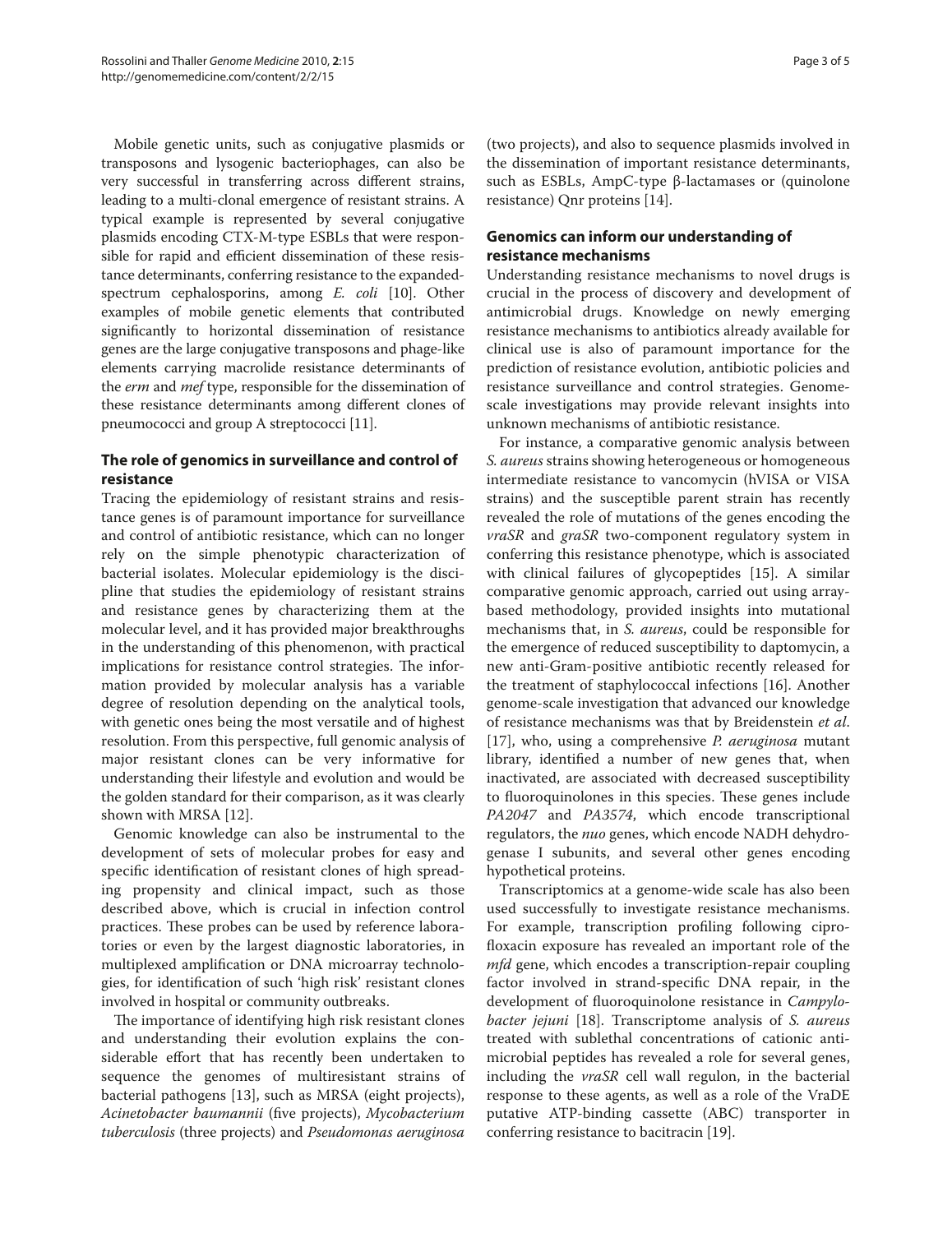# **Genomic knowledge and antibacterial drug discovery**

Knowledge on bacterial genomes has progressed at a fast pace during recent years, with almost 1,500 completed bacterial genomes and more than 600 additional genome projects in progress at the beginning of 2010 [13]. Indeed, since its very beginning, the advent of bacterial genomics was not only regarded as a fascinating scientific tool, but also raised great hopes for renewing the golden era of antimicrobial discovery at a time when this is sorely needed because of the growing impact of bacterial resistance. The rationale behind this expectation was that comparative genomic analysis could reveal valuable information on bacterial genes that presumably encode proteins that are essential to survival or fitness of bacterial pathogens and do not have close eukaryotic counterparts; these proteins could then be potential targets for new antimicrobial agents.

This approach has been extensively pursued and has returned some potential targets for new antimicrobial agents that fulfilled the above criteria, including enzymes involved in biosynthetic pathways (for example coenzyme A, chorismate, lipid A and fatty acids), protein synthesis (such as aminoacyl tRNA synthetases and peptide deformylase), protein secretion (such as signal peptidase 1) and DNA replication (such as FtsZ/FtsA) [20,21]. Some two-component signal transduction systems have also been considered [20].

However, it was soon evident that, although identification of potential targets is important, a comprehensive understanding of bacterial biochemistry, physiology and pathogenicity are essential for exploiting this information for antimicrobial drug discovery. After the identification of the potential targets, there are several bottlenecks to be overcome in the process of developing new drugs; in particular, the need to set up high-throughput screening of banks of small molecules to obtain potential hits, which has prompted great efforts in the fields of functional and structural genomics [22]. Moreover, many screenings have turned out to be unproductive, or it was discovered that effective drugs could not be developed from the potential inhibitors [20].

This accounts for the overall dearth of new drugs discovered using genomic approaches that have made it into advanced clinical phases of the antibiotic pipeline after almost 15 years of efforts in this area. However, the natural products platensimycin and platenmycin, produced by *Streptomyces platensis*, have been discovered to be inhibitors of FabF and/or FabH (enzymes involved in bacterial type II fatty-acid biosynthesis) [23] and are now awaiting further preclinical studies, and some peptide deformylase inhibitors have already entered clinical trials [20,21]. Therefore, the potential of microbial genomics for discovery of new drugs should not be

underestimated. Indeed, a novel screening technique, combining chemical genomics with a yeast-based assay, has enabled the discovery of both a *P. aeruginosa*  virulence-associated target (ExoS) and its inhibitor [24].

Finally, cloning and sequencing metagenomes from various ecological niches in which antibiotic-producing bacteria are expected to be present could reveal new antimicrobial synthetic gene clusters from unknown or uncultured bacteria. This strategy has already yielded some results such as the gene clusters for synthesis of turbomycins A and B, new glycopeptides and other compounds with antimicrobial activity cloned from environmental DNA (eDNA) libraries [25].

## **Concluding remarks**

Antibiotic resistance is one of the greatest clinical challenges in the treatment of infectious diseases, given that it is a complex phenomenon whose emergence and evolution is still only partially understood. Bacterial genomics provides an invaluable contribution to furthering current knowledge on antibiotic resistance mechanisms and evolution, and on molecular epidemiology of resistance, which is instrumental to infection control practices. Moreover, information from functional and structural genomics has a key role in the identification of novel antimicrobial targets. The number of new agents discovered following this approach that are found in the advanced stages of the antibiotic pipeline is still very limited; however, the exploitation of bacterial genomics has been a major breakthrough for discovery and development of new antibiotics active against multiresistant pathogens.

## **Abbreviations**

CC, clonal complex; ESBL, extended-spectrum β-lactamase; MRSA, methicillinresistant *S. aureus*; MSSA, methicillin-susceptible *S. aureus*.

## **Competing interests**

The authors declare that they have no competing interests.

## **Authors' contributions**

Both authors contributed to reviewing the relevant literature. MCT analyzed microbial genome databases. GMR wrote the article.

## **Author details**

1 Department of Molecular Biology, Section of Microbiology, University of Siena, and Clinical Microbiology Unit, Siena University Hospital, Policlinico Santa Maria alle Scotte, Viale Bracci, 53100 Siena, Italy 2 Department of Biology, University of Rome 'Tor Vergata', Viale della Ricerca Scientifica s.n.c. 00133 Rome, Italy

## Published: 25 February 2010

## **References**

- 1. Okeke IN, Laxminarayan R, Bhutta ZA, Duse AG, Jenkins P, O'Brien TF, Pablos-Mendez A, Klugman KP: Antimicrobial resistance in developing countries. Part I: recent trends and current status. *Lancet Infect Dis* 2005, 1:481-493.
- 2. Maragakis LL, Perencevich EN, Cosgrove SE: Clinical and economic burden of antimicrobial resistance. *Expert Rev Anti Infect Ther* 2008, 6:751-763.
- 3. Boucher HW, Talbot GH, Bradley JS, Edwards JE, Gilbert D, Rice LB, Scheld M, Spellberg B, Bartlett J: Bad bugs, no drugs: no ESKAPE! An update from the